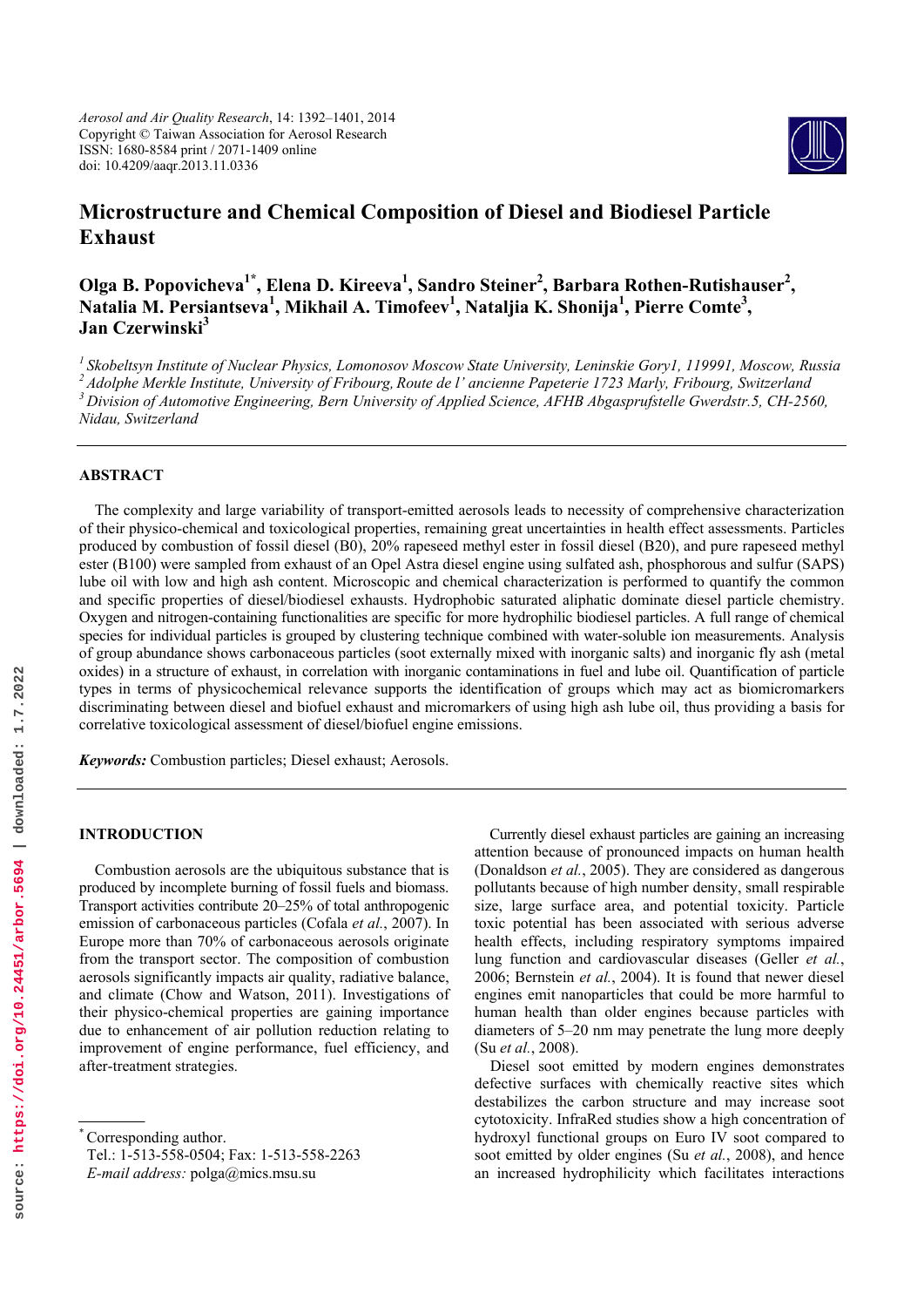with hydrophilic biomolecules (Popovicheva *et al.*, 2009a). Based on inflammatory and cytotoxic responses to in vitro and in vivo particle exposures, the hazardous substances are found on particles emitted by various vehicles but risks associated to chemical forms of these emissions are remaining uncertain (Maier *et al.*, 2008; Muller *et al.*, 2010). Due to a lack of characterization data the current practice for assessing effects of diesel-produced particles on air quality

toxicological properties. Since the particle formation depends on several factors, e.g., type of fuel and engine operation conditions, their morphology and composition varies considerably. Carbonaceous components of fossil fuel-derived particulate matter contain ultrafine soot agglomerates with fractal chain morphology and spherical primary particles between 30 and 50 nm in diameter (Chen *et al.*, 2005). A basic feature of soot is the elemental carbon microstructure of graphite microcrystallites (Popovicheva *et al.*, 2003; Vander Wal *et al.*, 2007). Unburned organic components and inorganic contaminations in fuel, lube oil, and engine wear are condensed on soot particles in chemical forms of organic carbon (OC) and inorganic fly ash that together comprise extremely complex exhaust structure (Kleeman *et al.*, 2000; Sakurai *et al.*, 2003; Toner *et al.*, 2006). The OC content varies with engine operating conditions and can represent 5–90% of total particulate mass dominated by alkanes, hopanes, steranes, and polyaromatics (Chow *et al.*, 2007). Single particle characterization of heavy duty diesel emission demonstrates that particles made from elemental carbon (EC), OC, Ca, and phosphates are dominating (Toner *et al.*, 2006). The increase of engine speed results in increased metal content of crustal origin (Wang *et al.*, 2003). All conventional piston-driven combustion engines emit metal oxide particles produced in nucleation processes during combustion due to abrasion, catalyst coatings, metal-organic lube oil and fuel additives (Mayer *et al.*, 2010).

is based largely on the quantity of emitted particles and their size, and limited on their chemical composition and

Fatty acid methyl esters (FAMEs), also referred as biodiesel, are oxygenated fuels made from vegetable oils and animal fats via transesterification. They have long been recognized as reducing the exhaust particle mass and number as compared to diesel fuel (Jung *et al.*, 2006; Betha and Balasubramanian, 2011). The increase in consumption of biodiesel blend fuels led to changes in diesel pollutant emission (Singh and Singh, 2012) including changes of physico-chemical properties of the emitted particles, their size (Jung *et al.*, 2006), the soluble organic fraction (Dwivedi *et al.*, 2006), and metal content (Dwivedi *et al.*, 2006; Betha and Balasubramanian, 2011). Health risk estimates based on exposure and dose-response assessments of particulatebound elements revealed that biofuel exhaust is more hazardous (Betha and Balasubramanian, 2011).

There are strong indications of particle biological activity in dependence on physico-chemical characteristics, which are not considered in many toxicity studies (Oberdorster *et al.*, 2005). Risk assessment of diesel exhaust emissions was done by exposing the exhaust directly to the surface of lung cells cultured at the air-liquid interface (Steiner *et al.*,

2012). A complex three dimensional cellular model of the human lung epithelium was used to present the lung cells (Rothen-Rutishauser *et al.*, 2008; Muller *et al.*, 2010). Volatile and soluble organics content are found to be higher in biodiesel exhaust compared to standard diesel (Dwivedi *et al.*, 2006). Diesel particles contain substantially more PAHs than rapeseed oil while carcinogenic PAH level is higher for rapeseed oil exhaust (Topinka *et al.*, 2012).

The effects of inhaled aerosols at the cellular level depend on both their size and distribution of toxic components over particles. Most diesel exhaust studies have aimed to obtain the information on average chemical characteristics by bulk analytic techniques while characterization of individual particles is significant for health impact assessment as providing the chemical composition and morphological information at the microscopic level. Single particle analysis reveals the particle types to present the major signatures in exhaust (Toner *et al.*, 2006). Scanning Electron Microscopy (SEM) coupled with Energydispersive X-ray Spectroscopy (EDX) is a powerful tool for characterization of size, morphology, and composition of individual particles in combustion emissions (Chen *et al.*, 2005, 2006; Vester *et al.*, 2007; Kireeva *et al.*, 2009). Characterization of multicomponent diesel exhaust previously was done in accordance with morphological specification, such as soot-like, char, and mineral particles (Chen *et al.*, 2005; Popovicheva *et al.*, 2009b). However, cluster analysis is presently well-developed multivariate data analysis technique useful for interpretation of electron microprobe analysis data (Popovicheva *et al.*, 2012). The range of similar species in exhaust may be grouped revealing the particle types according to morphology and composition. With this purpose bulk analytic techniques are useful to identify inorganic compounds and ions in the diesel engine exhaust.

This paper is devoted to characterization of microstructure and chemical composition of particle exhaust produced by Opel Astra X20DTL engine using diesel and biodiesel, and lube oil of different purity (low and high SAPS). The individual particle analysis is performed by SEM/EDX to determine the morphology and composition of aerosols produced at controlled combustion conditions. For classification of individual particles and quantification of structure of the exhaust the cluster analysis is performed. Expert analysis based on water-soluble inorganic ion measurements is applied for interpretation of clustering data and best separation on characteristic groups. Micromarker of using high SAPS lube oil and biomicromarker of biodiesel using are identified. Results of characterization are discussed together with toxicological responses of human lung cells exposed by B0, B20 and B100 exhaust at the air liquid interface, including cell death, induction of oxidative stress, and pro-inflammatory responses.

## **EXPERIMENTAL**

An Opel Astra X20DTL was running on a dynamometer at a constant velocity of 35 km/hr with a force of 66N at the wheel. The test vehicle was a 4 cylinder Diesel engine, 1994 cc displacement, production year 1998 and 70000 km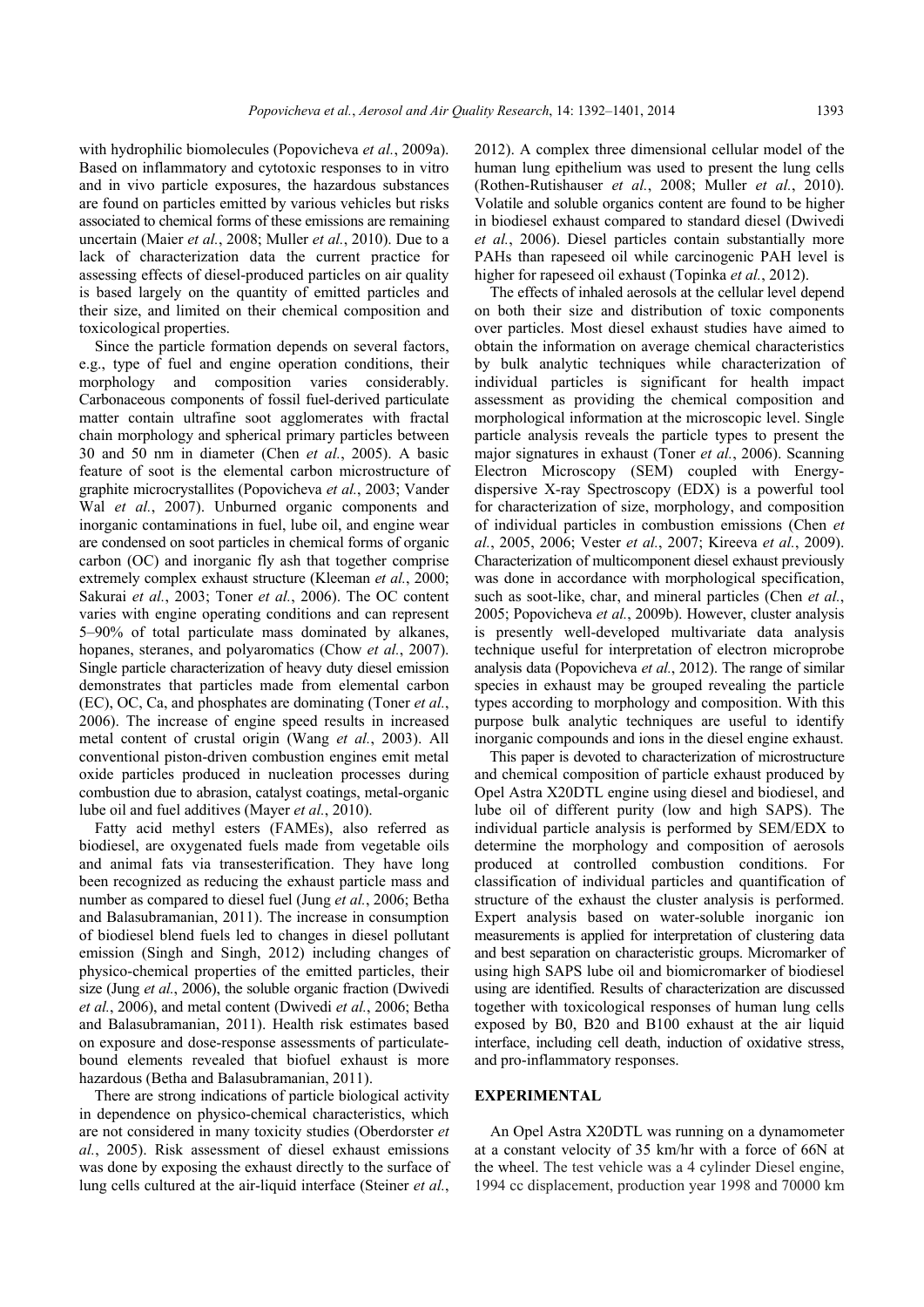mileage. This vehicle was little used and at normal technical state without excessive oil consumption. Conventional diesel fuel DIN EN 590 (B0) of swiss market quality, a blend of 80% fossil diesel and 20% rapeseed methyl ester (B20), and pure fatty rapeseed methyl ester (B100) were used as fuels. Sulfur content in B0 and B100 is 10 and 5.2 mg/kg. Ca, K of 5.6 and 3.4 mg/kg are found in B100. V10.237 and V10.240 sulfated ash, phosphorous and sulfur (SAPS) contained high and low ash of 1.5 wt% and  $\leq 0.7$  wt%, respectively, were used as lube oil. Composition of ash is dominated by Ca, S, and Zn content.

Sampling of total suspension particles was performed with a CVS system at B0 low and high SAPS, B20 high SAPS, and B100 high SAPS conditions. For particle sampling fluorocarbon-coated borosilicate glass fiber filters (T60A20, Pall Life Sciences) were used. Sampling was repeated three times for each from four conditions to estimate the combustion variability impact on particle properties.

The particle chemical composition was analyzed by Fourier Transform Infrared (FTIR) spectroscopy using a Shimadzu IRPrestige-21 spectrometer in a transmission mode. FTIR spectra are measured at  $4 \text{ cm}^{-1}$  resolution. Each spectrum was an average of 100 scans in the typical wavenumber range from 4000 to 500  $cm^{-1}$ . IRSolution (Shimadzu) software was used to subtract the spectrum of a blank filter from the spectrum of the loaded filter, and to correct the baseline absorbance. The scaled subtraction was performed by the spectrum normalization on a band at  $1400 \text{ cm}^{-1}$ . The difficulty in completely subtracting out the strong blank filter absorption in the region of  $1200-800$  cm<sup>-1</sup> reduces the usefulness of analysis in this region. Moreover, the spectra of sample filters do not demonstrate any absorbance bands in the region of  $800-450$   $cm^{-1}$ . This is why all following spectra interpretation is done in the region of  $3600-1250$  cm<sup>-1</sup>. Identification of absorption bands is carried out according to a FTIR database (Lin-Vien *et al.*, 1991; Coates, 2000) and measurements of standard compounds.

Water-soluble inorganic ion mass concentrations were measured using a capillary electrophoresis (CE) system (Capel-103, Lumex Corp.). Six anions  $(SO<sub>4</sub><sup>2</sup>$ , NO<sub>3</sub><sup>-</sup>, Cl<sup>-</sup>,  $\overline{F}$ ,  $\overline{NO_2}$ , and  $\overline{PO_4}$ <sup>3</sup>) and six cations ( $\overline{Na}^+$ ,  $\overline{NH_4}^+$ ,  $\overline{K}^+$ ,  $\overline{Mg}^{2+}$ ,  $Sr<sup>+</sup>$ , and  $Ca<sup>2+</sup>$ ) were determined in aqueous extracts. Oneforth filter sample was extracted in 5 ml of distillated water by ultrasonic agitation for 30 min, and then the extract was filtered. CE methodic details are described elsewhere (Kaniansky *et al.*, 1999). Because large contaminations of blank filters T60A20 by  $NH_4^+$ , Na<sup>+</sup>, K<sup>+</sup>, Cl<sup>-</sup> the measurement error (std) for these ions were high, in the range from 39 to 66%. For other ions  $SO_4^{2-}$ ,  $Ca^{2+}$ ,  $Ba^+$ ,  $Cl^-$ ,  $NO_3^-$  it was 49, 50, 39, 46, 34%, respectively.

Individual particles were examined using the LEO 1430 vp (Karl Zeiss) field emission scanning electron microscope with a spatial resolution of 7 nm equipped with an Oxford energy dispersive detector INCA. Energy dispersive X-ray spectroscopy spectra for Z elements ( $Z \ge 5$ ) were recorded in SEM image mode and then quantified by means of a method that relates the measured X-ray intensity to the elemental concentration, using calculated equivalent X-ray intensities of corresponding elements. Counting time for X-ray spectra was 50 seconds at 5.9 kV. Particles from the sample filters were removed onto Cu substrate by ultrasonic treatment during 30 min. Approximately 500 fine individual particles with a diameter from  $0.1$  up to  $3 \mu$ m were chosen for each sample, a number sufficient to get certain types of particles in the each sample (Chen *et al.*, 2006; Popovicheva *et al.*, 2012). Significantly larger sizes were not considered because relating to coarse agglomerates. Small concentrations of C and O in the substrate were subtracted from the EDX spectra of analyzed particles.

The result of EDX analysis was a data matrix of 20 element weight concentrations. Combination of hierarchical and non-hierarchical cluster analysis, k-means and g-means, was applied to separate individual particles in definable groups of similar chemical composition using software Deductor. More details are described elsewhere (Bladt *et al.*, 2012; Popovicheva *et al.*, 2012). The justification for the number of groups of the best separation is the identification of different chemical particle types. In this case the clustering with lower number of groups does not provide a good separation while a higher number leads only to duplication of groups with similar composition.

## **RESULTS AND DISCUSSION**

#### *Chemical Composition*

FTIR analysis gives a good overview of exhaust particle chemical composition. Fig. 1 shows representative FTIR spectra of particles produced at B0 low and high SAPS, B20 high SAPS, and B100 high SAPS conditions. The observation of high similarity for FTIR spectra of samples repeatedly produced at the same condition reveals a high reproducibility of engine operation. The most intensive spectral feature for all emissions is bands of aliphatic C-C-H stretch vibrations of alkyl groups in alkanes. Strong asymmetric and symmetric stretches of methylene CH<sub>2</sub> groups are observed at  $2924$  and  $2853$  cm<sup>-1</sup>, respectively. An asymmetric stretch of methyl  $CH<sub>3</sub>$  groups is slightly prominent at  $2951 \text{ cm}^{-1}$  as a weak shoulder of a much stronger  $CH<sub>2</sub>$  asymmetric stretch. The bands at 1456 and  $1375$  cm<sup>-1</sup> are assigned to asymmetric and symmetric bend vibrations of methyl alkyl groups. There is a difference in composition between low and high SAPS for any fuel used due to a wide band in the region of  $1517-1533$  cm<sup>-1</sup> associated to aromatic  $-NO<sub>2</sub>$  vibrations but for diesel fuel it is very slightly prominent.

The band of carbonyl C=O stretch vibrations in the range of  $1718-1753$  cm<sup>-1</sup> is related to carboxylic acids, ketones, aldehydes, esters, and lactones. It is the most significant for B100 high SAPS than for B20 high SAPS, relating to higher carbonyl production in biofuel exhaust (Karavalakis et al, 2011). As a peak area of FTIR band is assigned to abundance of functionalities, a higher ratio of carbonyl C=O to aliphatic C-C-H band indicates more hydrophilic character of the surface for B100 than for B20 particles.

In the region of  $580-680$  cm<sup>-1</sup> relatively significant vibrations of  $SO_4^2$  ions are indentified, they are produced due to sulfur contaminations either in fuel or oil. While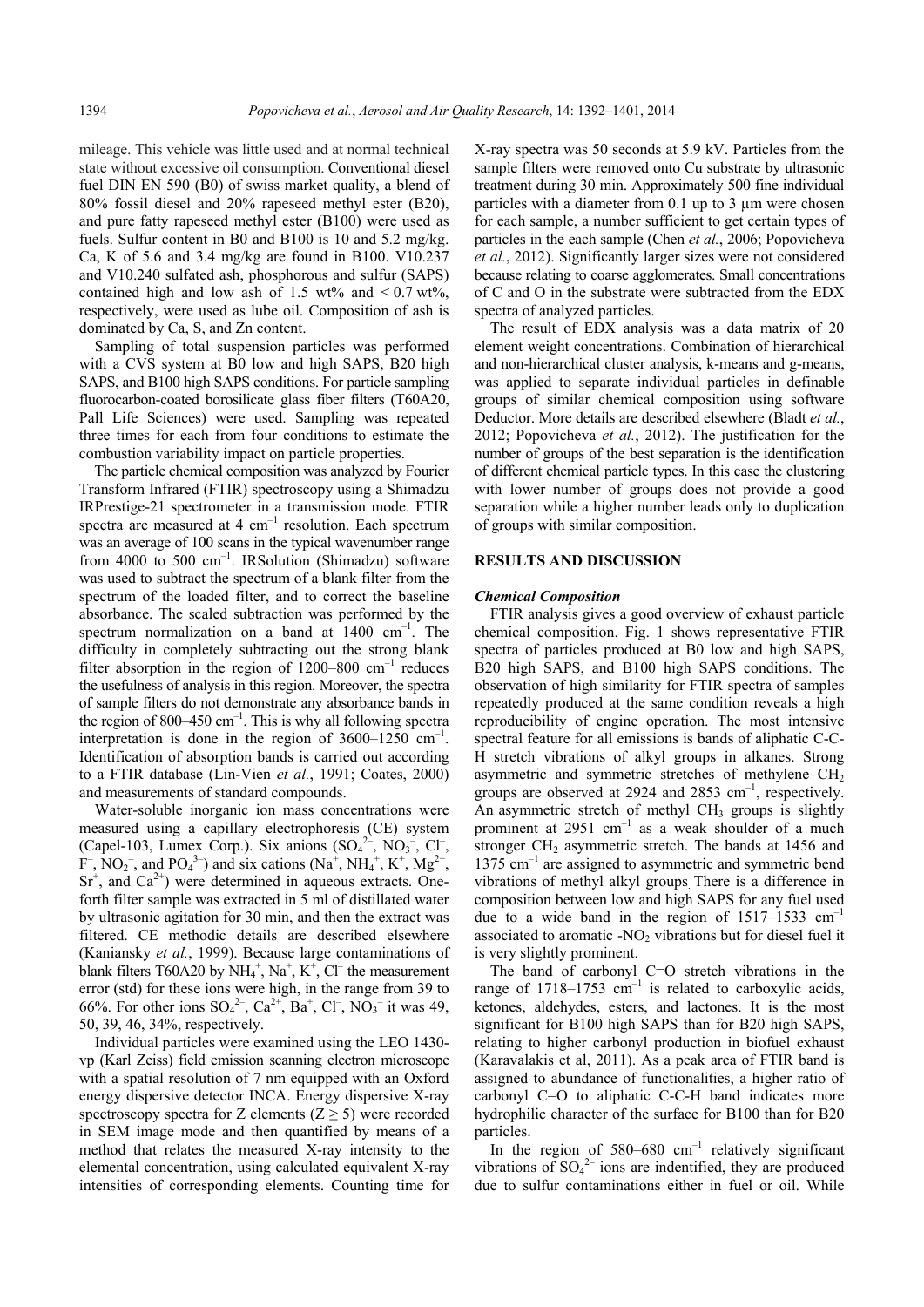

**Fig. 1.** FTIR spectra of particles produced at B0 low and high SAPS, B20 high SAPS, and B100 high SAPS conditions*.* 

slightly prominent  $NO<sub>3</sub><sup>-</sup>$  ion vibrations are observed at 833  $cm^{-1}$  for B0 high SAPS, they are more significant for B20 and B100 high SAPS, relating to higher nitrification of the particle surface in the biofuel exhaust. Also, in last case the band in the region of  $1357-1365$  cm<sup>-1</sup> is associated to  $NO<sub>3</sub><sup>-</sup> vibrations.$ 

Mass concentrations of water-soluble inorganic ions in diesel and biodiesel exhaust particles are shown in Fig. 2.  $Na<sup>+</sup>, Ca<sup>2+</sup>, NO<sub>3</sub><sup>-</sup>, K<sup>+</sup>, Ba<sup>+</sup>, and Cl<sup>-</sup> ions account for more$ abundant ionic species in all exhausts.  $NO<sub>3</sub><sup>-</sup>$  ions dominate at high SAPS for any fuel used, well in accordance with FTIR data, its maximum concentration approaches 1.0% of particulate mass. In comparison with low SAPS exhaust, higher concentrations of  $Ca^{2+}$  and  $SO_4^{2-}$  ions are observed at high SAPS, in accordance with elevated ash content in high SAPS. Variable concentrations of ammonium, potassium, sodium, calcium, and chloride as well as sulfates and nitrates ions indicate the presence of water-soluble salts in diesel/biodiesel particles.

## *Individual Particle Analyses*

Individual particle analysis reveals the complex structure of aerosol exhaust produced by an Opel Astra engine. SEM/EDX observations show carbonaceous particles internally and externally mixed with inorganic compounds. The composition of individual particles is varying in a wide concentration range of common (C, O) and trace elements representative fuel and lube oil content. Groups of particles identified at B0 low and high SAPS, B20 high SAPS, and B100 high SAPS conditions and their abundances are presented in Table 1. Using the cluster analysis of the chemical composition combined with morphological information it is reasonable to propose the group identification according the chemical particle types.

Soot particles are formed via vaporization-condensation of fuel hydrocarbons during combustion. In accordance with specific features of soot they are typically observed for diesel emissions (Clague *et al.*, 1999; Miller *et al.*, 2007; Kireeva *et al.*, 2009). Group Soot composes the major part



**Fig. 2.** Inorganic ions in particles produced at B0 low and high SAPS, B20 high SAPS, and B100 high SAPS conditions.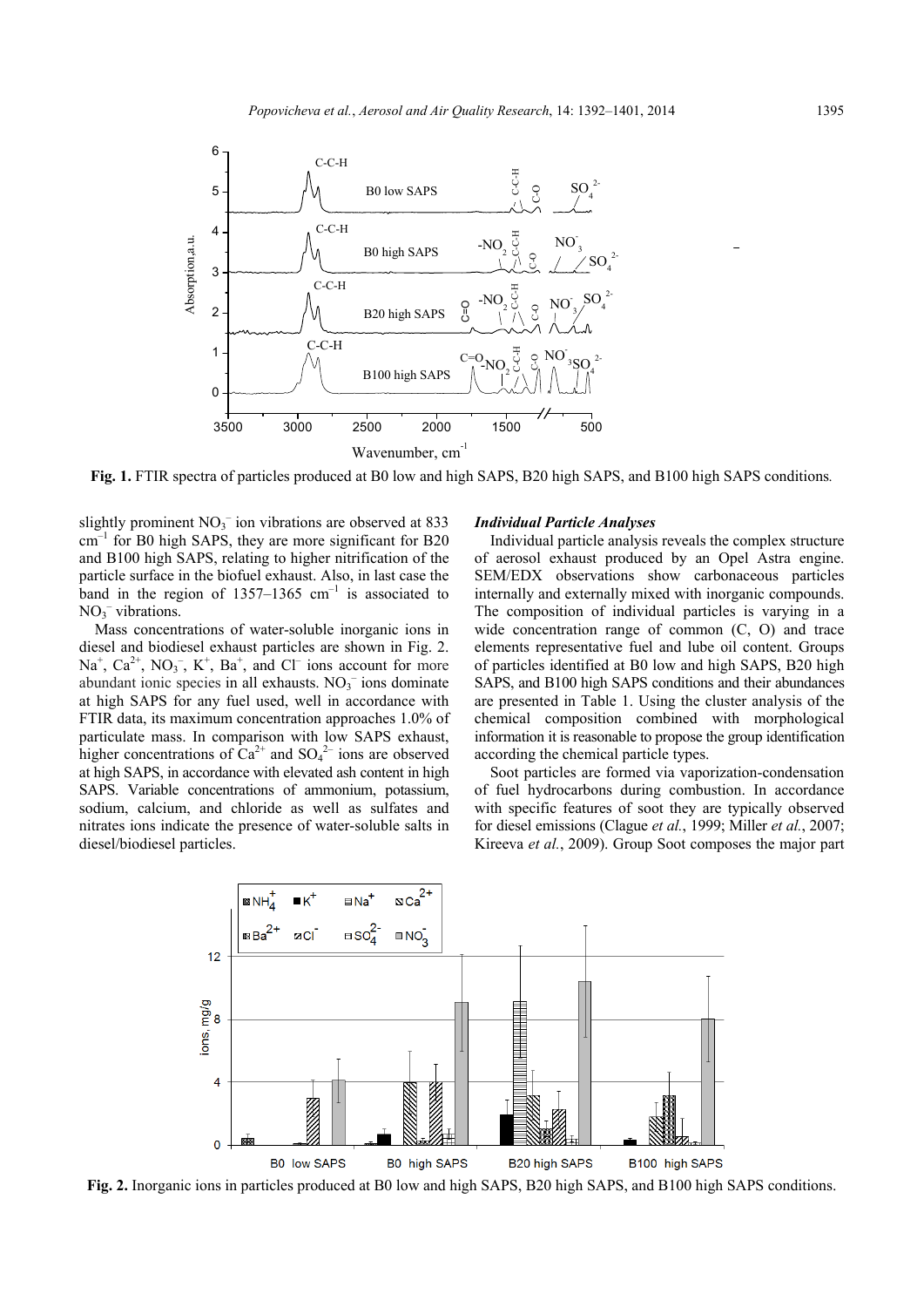|              | Table 1. Groups, abundance,                        | major elements with averaged composition, and types of particles.        |                                                                      |                                                                   |  |
|--------------|----------------------------------------------------|--------------------------------------------------------------------------|----------------------------------------------------------------------|-------------------------------------------------------------------|--|
|              | B0 low SAPS                                        | B0 high SAPS                                                             | B20high SAPS                                                         | B100 high SAPS                                                    |  |
|              | $*$<br>$C_{78*}O_{13}$ (42.5)                      | $C_{90}\mathrm{O}_8\ (50.6)$                                             | $C_{83}O_{15}$ (44.6)                                                | $C_{87}O_{10}$ (47.7)                                             |  |
| tes/sulfates | narker<br>$C_{34}O_{39}Ca_{24}$ (8<br>no biomicron | $C_{28}O_{49}Ca_8Si_2S_3Mg_3(12.5)$<br>no biomicromarker                 | $C_{52}Na_{15}O_{13}Cl_9K_7N_2(5.9)$<br>$D_{30}C_{45}Ca_{18}$ (11.4) | $C_{65}O_{15}K_7 Cl_5Na_2(6.2)$<br>$C_{34}O_{33}Ca_{26}S_4(20.0)$ |  |
|              |                                                    | $C_{15}O_{50}Si_2_1Fe_6K_4(21.5) \qquad C_{17}O_{54}Si_2_1Al_2Fe_2(8.1)$ | $D_{32}C_{52}Si_{13}(4.1)$                                           | $C_{33}O_{37}Si_{16}Al_3Cl_2Ca_4(12.8)$                           |  |

 $e_{46}C_{20}O_{28}Ca_{4}(3.6)$  $\mathrm{O_{28}Ca_{4}}\,(3.6)$ 

 $O<sub>24</sub>Al<sub>13</sub>Si<sub>3</sub> (2.9)$ 

 $O_{15}S_{15}Na_2Ca_3(6.6)$ 

 $V_{65}O_{15}S_{15}Na_2Ca_3(6.6)$  $C_{57}O_2$ <sub>4</sub>Al<sub>13</sub>Si<sub>3</sub> (2.9)

|                             | types of particles                                                                                                                       | BO low SAPS                                                   | <b>B0 high SAPS</b>                                     | <b>B20high SAPS</b>                                                                            | B100 high SAPS                                                           |
|-----------------------------|------------------------------------------------------------------------------------------------------------------------------------------|---------------------------------------------------------------|---------------------------------------------------------|------------------------------------------------------------------------------------------------|--------------------------------------------------------------------------|
| Carbonaceous particles      |                                                                                                                                          |                                                               |                                                         |                                                                                                |                                                                          |
| Soot                        | soot                                                                                                                                     | $C_{78}$ + $O_{13}$ (42.5) <sup>**</sup>                      | $C_{90}O_8(50.6)$                                       | $C_{83}O_{15}$ (44.6)                                                                          | $C_{87}O_{10}$ (47.7)                                                    |
| $Ca$ -rich                  | oxide/carbonates/sulfates                                                                                                                | $C_{34}O_{39}Ca_{24}(8.7)$                                    | $C_{28}O_{49}Ca_8Si_2S_3Mg_3$ (12.5)                    | $O_{30}C_{45}Ca_{18}$ (11.4)                                                                   |                                                                          |
| Na, Cl, K-rich              | chlorides                                                                                                                                | no biomicromarker                                             | no biomicromarker                                       |                                                                                                | $\rm C_{34}O_{33}Ga_{26}S_4$ (20. $\rm C_{65}O_{15}K_7$ $\rm Cl_5Na_2$ ( |
| Si-rich                     | spixc                                                                                                                                    | $C_{15}O_{50}Si_{21}Fe_6K_4(21.5)$                            | $C_{17}O_{54}Si_{21}Al_2Fe_2(8.1)$                      | C52Na <sub>15</sub> O <sub>13</sub> Cl <sub>9</sub> K7N2 (5.9)<br>O32C52Si <sub>13</sub> (4.1) | $C_{33}O_{37}Si_{16}Al_3Cl_2O$                                           |
| Fly ash - bearing particles |                                                                                                                                          |                                                               |                                                         |                                                                                                |                                                                          |
|                             | oxides                                                                                                                                   | $Fe56O28C14 (21.0)$                                           | $Fe_{50}O_{23}C_6Ni_{12}(9.4)$                          | $Fe_6O_{23}C_{13}Cl_4(9.8)$                                                                    | Fe <sub>46</sub> C <sub>20</sub> O <sub>28</sub> Ca <sub>4</sub> (3.     |
| $\overline{A}$ .            | xides                                                                                                                                    | $\mathrm{Al}_4\mathrm{s}\mathrm{O}_{43}\mathrm{C}_{10}$ (6.6) | $\rm M_3$ ; $\rm C_1$ <sub>6</sub> $\rm O_{48}$ $(8.1)$ | $O32Al27C39$ (4.6)                                                                             | $C_{57}O_2$ 4 $A_{113}S_{13}$ (2.9                                       |
| Nb-, Zn-, S-                | oxides/sulfates                                                                                                                          |                                                               | $Nb_{59}C_{12}O_{27}(6.2)$                              | $Zn_{70}C_{12}O_{14}$ (6.2)                                                                    | $C_{65}O_{15}S_{15}Na_2Ca_3$                                             |
|                             | oxides                                                                                                                                   |                                                               | $W_{90}C_9(5.0)$                                        | $\rm W_{80}O_{15}C_4$ $(9.3)$                                                                  |                                                                          |
|                             | average group composition ( $wt\textdegree{00}$ ), more than 1 wt $\textdegree{00}$ .<br>** group abundance (%) is indicated in bracket. |                                                               |                                                         |                                                                                                |                                                                          |
|                             |                                                                                                                                          |                                                               |                                                         |                                                                                                |                                                                          |

1396 *Popovicheva et al.*, *Aerosol and Air Quality Research*, 14: 1392–1401, 2014

of carbonaceous particles in all exhausts; it consists of chain agglomerates with morphology of primary roughly spherical particles of diameter from 20 to 50 nm. In average, soot contain mostly C and O with a negligible amount of other impurities  $(< 2 w t\%)$ . The agglomerate size ranges from 100 nm to 1  $\mu$ m.

In Group Ca, Si, and Na, Cl, K-rich these elements are most abundant after carbon and compose fly ash internally/ externally mixed in carbonaceous matrix. Groups Fe-, Al-, Zn-, Nb-, W- bearing are identified according to the content of major element higher than C which determines the particle type. All these groups contain irregular shaped particles in a size range > 200 nm. They are formed during decomposition, subsequent oxidation, and nucleation of contaminations in fuel and lube oil. The formation of coarse particles  $(> 1 \text{ µm})$  can be explained by coalescence of molten grains of minerals in fuel during combustion while that of submicrometer particles occurs by a vaporizationcondensation mechanism (Lighty, 2000). The abundance of elements over individual particles, other than C and O, is shown in Fig. 3. As seen, Ca, Si, Al, and Fe are the most abundant for all emissions studied, and they compose the separated groups.

For diesel B0 low SAPS the clustering of the particles on five groups gives the best separation. For demonstration of element variability the group average composition and standard deviation are presented in Table 2. Representative SEM micrographs of B0 low SAPS groups are shown in Fig. 4. The most abundant is Group Soot composed from well-fused primary soot particles. Particles of Group Sibearing are mostly quartz because the large amount of O and angular chips shape found for  $SiO<sub>2</sub>$  particles formed during combustion. However, small amount of Al accompanies Si in one third fraction of particles in this group, relating to various aluminum silicates. Group Ferich is dominated by Fe and O associated with the irregular shaped iron particles, observed in Miller *et al.* (2007). They typically originate from engine wear and corrosion, and presented by iron oxide (Bladt *et al.*, 2012). Group Carich is probably a mixture of calcium carbonate  $(CaCO<sub>3</sub>)$ and calcium oxide (CaO). Some amount of S observed may allow suggesting the presence of calcium sulfates, in correlation with sulfates ions measured. Group Al-bearing is composed of aluminum oxide because of large O content and morphologically well-formed crystals.

Relating to elevated abundance of P, Al, W, Ni, Nb, Mg, Zn, S, and Ti over particles at high SAPS, Fig. 3, we conclude the impact of contaminations in lube oil on the particle composition. Representative micrographs for groups of diesel B0 high SAPS are shown in Fig. 4. Using lube oil of high ash content leads to decreasing of Si and Fe oxide particle groups for diesel B0 high SAPS while the most prominent result is the appearance of Group Nb- and Wbearing composed from niobium oxide and tungsten particles, respectively. Thus, we may relate Groups Nb- and Wbearing as micromarkers of using of high SAPS lube oil.

For biodiesel B20 exhaust structure the clustering reveals the similar groups of soot externally mixed with inorganic salts and metal oxides as for diesel one. However,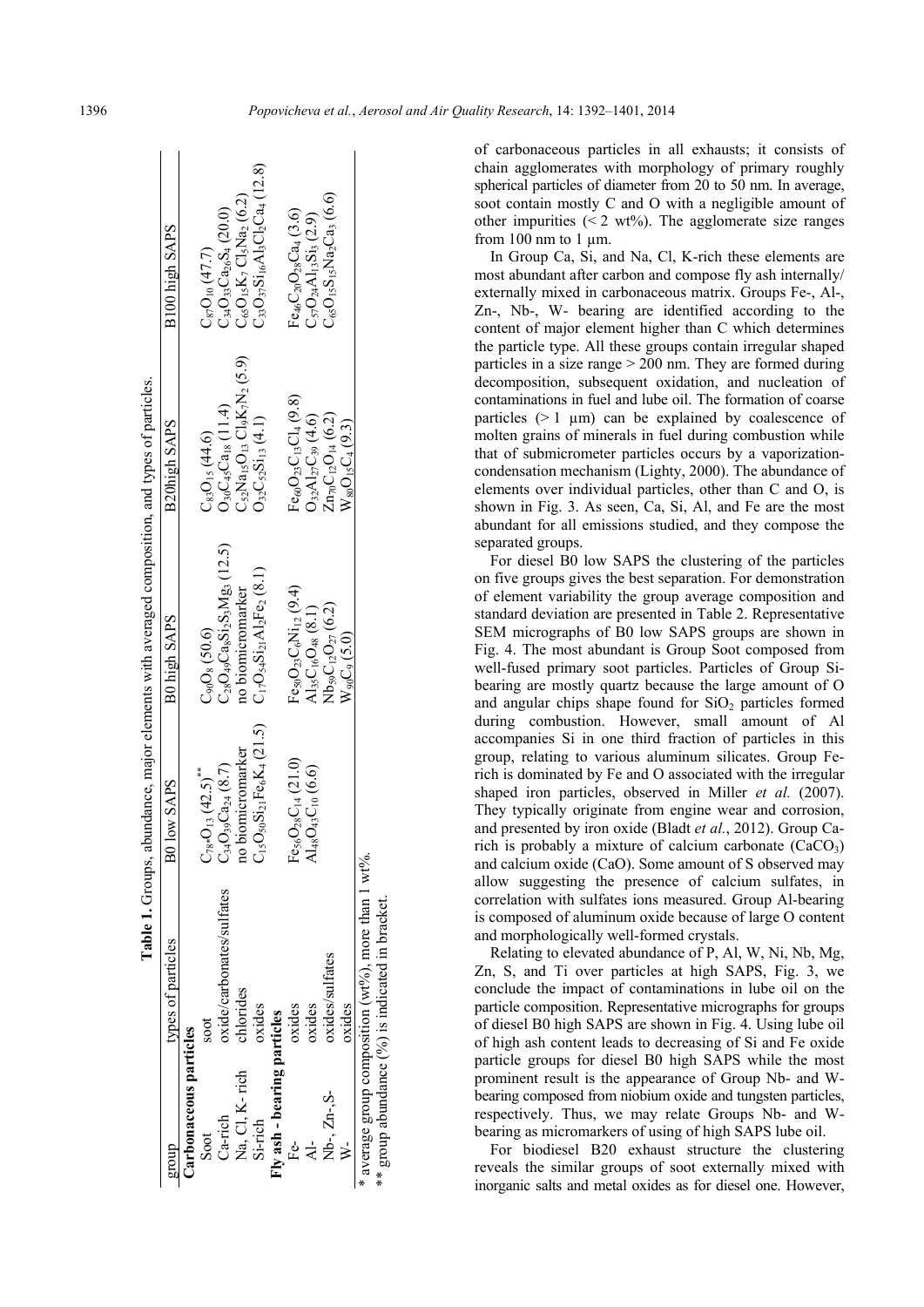

**Fig. 3.** Abundance of elements over individual particles in diesel B0 high and low SAPS, and biodiesel B20 and B100, high SAPS.

new specific Group Na, Cl, K-rich is found where marker elements of biofuel combustion Na, Cl, and K create the separate group and significantly contribute its overall composition. Representative micrographs for groups of B20 high SAPS are shown in Fig. 4. Abundance of Cl is significantly increased for biofuel emissions, Fig. 3. Because alkaline earth and alkali compounds are easily vaporized creating fumes under combustion conditions, at the exhaust cooling they may produce ultrafine particles externally mixed with others. Chlorine in these particles may exist in ion form, in accordance with ion measurements, Fig. 2, producing sodium and potassium chlorides. Group Zn- and W-bearing may also serve as micromarkers of high SAPS lube oil.

For biodiesel B100 when diesel fuel is completely replaced by biofuel we observe the group with K as dominant element at averaged concentration of 7 wt%. In accordance with well-recognized assignment of potassium to biomarker of biomass burning (Reid *et al.*, 2005) we may propose Group Na, Cl, K-rich in biodiesel exhaust as biomicromarker of biodiesel using. Elevated abundance of S over particles in B100 high SAPS demonstrates the impact of high ash content in lube oil relating to sulfates production, thus indicating Group S-bearing as micromarker of high SAPS lube oil in this exhaust.

## *Exhaust Toxicity*

In our recent study of Steiner *et al.* (2013) in framework of the same measurement campaign the Opel engine exhaust was diluted then folds with heated filtered ambient air to expose a complex 3D cellular model of the human airway epithelium *in vitro* at the air-liquid interface. In parallel to exhaust exposures, identical cell cultures were exposed to filtered ambient air, which allows differentiating between exposure system and cell culture effects from purely exhaust. The cell cultures were exposed for 2 or 6 hrs to exhaust samples or filtered air followed by a 6 hrs post-incubation. An assessment was performed by toxicity tests of exposed cells, i.e., cytotoxicity, oxidative stress, and inflammation. Pro-inflammatory responses were assessed by quantification of the pro-inflammatory cytokines tumor necrosis factor *TNF-α* and interleukin *IL-8* by enzyme linked immune-sorbent assay (ELISA). A detailed discussion of toxicological findings is given elsewhere (Steiner *et al.*, 2013).

Here we perform the particle characterization study for the same engine operation conditions when cell exposure tests were done and no significant cytotoxic reactions found at different fuel and lube oil conditions. All exhausts induced considerable oxidative stress. The effect was weaker for B0 low SAPS in comparison with high SAPS. If particle properties in exhaust are the most important factor influencing the biological responses, we may relate micromarkers of contaminations in lube oil found for high SAPS exhaust to this effect because hydrophobic character of nonoxidized surface of diesel exhaust and undistinguishable difference in organic chemistry. Using pure fatty rapeseed methyl ester for B100 high SAPS leads to increasing the oxidative stress in comparison with B20 high SAPS, thus indicating the role of biofuel composition which may be associated with biomicromarkers found for biofuel exhausts as well with higher oxidation and nitrification of the biofuel particle surface, relating with higher reactivity and oxidation behavior.

Diesel/biodiesel exhausts are found capable of inducing pro-inflammatory responses, a finding dependent on the exposure duration and the pro-inflammatory marker under investigation. The highest induction of *TNF* gene expression is detected for B0 high SAPS (comparable for 2 and 6 hrs exposure), B100 high SAPS (6 hrs) and B0 low SAPS (6 hrs). Exposure to B20 high SAPS, B100 high SAPS (2 hours) and B0 low SAPS (2 hrs) exhaust did not induce *TNF* expression. A similar picture was obtained for *IL-8* gene expression (which is the biological downstream event of *TNF* expression): highest induction for B0 high SAPS, B100 high SAPS (6 hrs) and B0 low SAPS (6 hrs). Transcriptional induction of *IL-8* upon 2 hours of exposure to all tested exhaust types is lower than the one observed for B0 high SAPS and comparable to each other. In contrast to what is found for *TNF* gene expression, 6 hours exposure to B20 high SAPS clearly induce *IL-8* expression, even though to a lower extent than B0 high SAPS, B100 high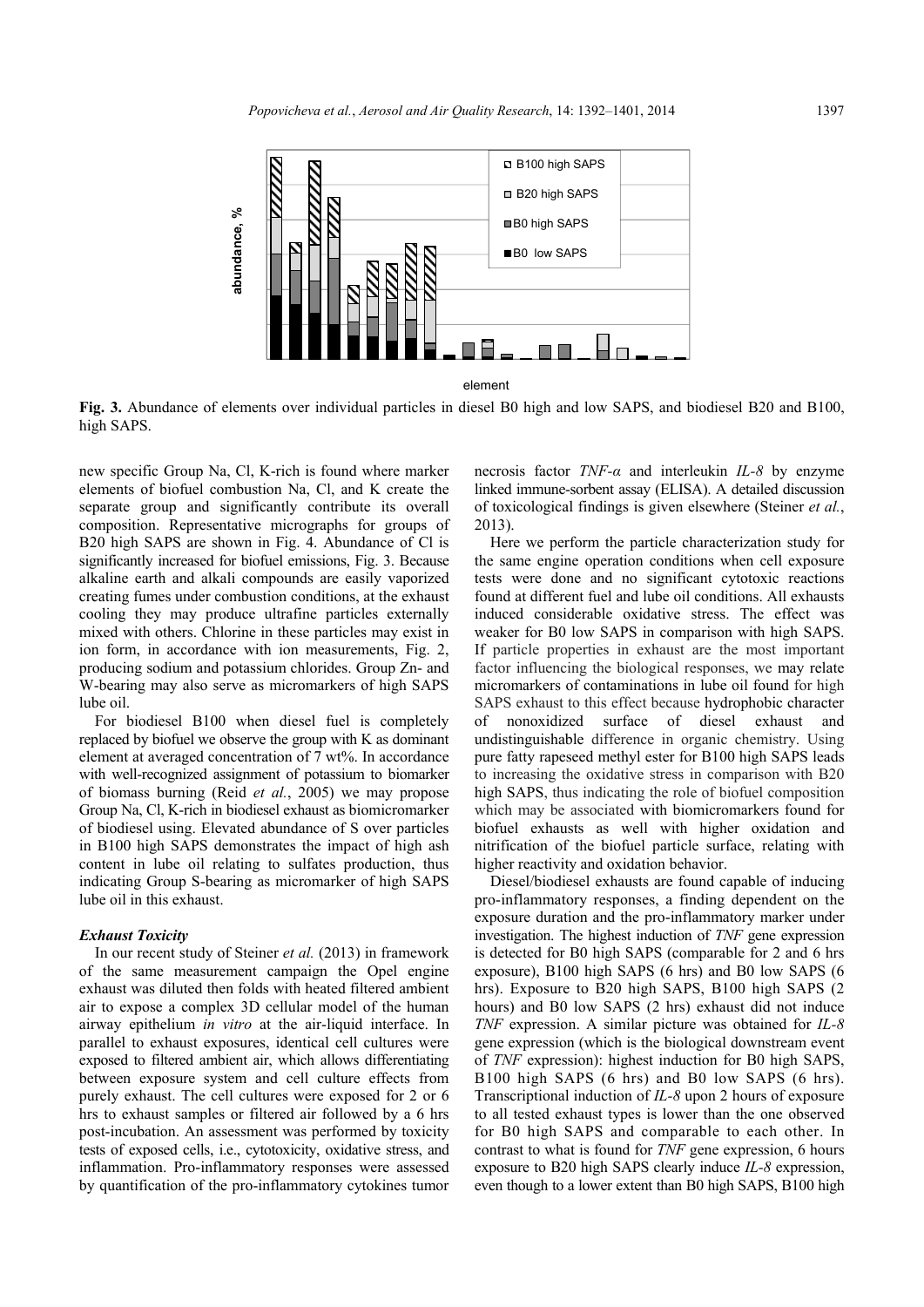|                             |                           |                      | Table 2. Groups, abundance, averaged elementa  |                                            |                         |                |                                                                                     | ine)                     |   | devis                                |                            | `م<br>me                   | diesel<br>،<br>for        | B0 low                  | <b>SAPS</b> particles                                                |                           |                         |
|-----------------------------|---------------------------|----------------------|------------------------------------------------|--------------------------------------------|-------------------------|----------------|-------------------------------------------------------------------------------------|--------------------------|---|--------------------------------------|----------------------------|----------------------------|---------------------------|-------------------------|----------------------------------------------------------------------|---------------------------|-------------------------|
| abundance $\%$<br>Gunoric   |                           |                      |                                                |                                            | уg                      | $\overline{z}$ | S                                                                                   | $\sim$                   | S | đ                                    | K                          | ී                          | Ë                         | Яn                      | ĒΘ                                                                   | Ż                         | Ħ,                      |
| Soot 42,1                   | 56                        |                      |                                                |                                            |                         |                |                                                                                     |                          |   |                                      |                            |                            |                           |                         |                                                                      |                           |                         |
|                             |                           |                      |                                                |                                            |                         |                |                                                                                     |                          |   |                                      |                            |                            |                           |                         |                                                                      |                           |                         |
| $i$ -rich 21,5              |                           | 0.0                  |                                                |                                            |                         |                |                                                                                     |                          |   |                                      |                            |                            |                           |                         |                                                                      |                           |                         |
|                             |                           |                      |                                                |                                            |                         |                |                                                                                     |                          |   |                                      |                            |                            |                           |                         |                                                                      |                           |                         |
| $Fe-21,5$                   | 1150287501<br>15021887501 |                      | <b>13.5</b><br>11.087711.00.2<br>11.08771.00.2 | 9 - 9 - 9 9 9 9 9 9<br>4 9 5 9 9 9 9 9 9 9 | 0000000000<br>000000000 |                | 1 0 <b>0</b> 1 0 0 1 0 0 0 0<br>1 0 <b>0</b> 1 0 0 1 0 0 0 0<br>1 0 0 1 0 1 0 0 0 0 | OOONOONOOO<br>OOONOONOOO |   | a go go go go go<br>a go go go go go | 00450000000<br>- 044000-00 | 01903851000<br>01903851000 | - 100000000<br>1110000001 | 0010000000<br>000000000 | 0 – 0 0 10 0 0 0 0 0 0<br>0 – 0 0 10 0 0 0 0 0<br>0 – 0 0 10 0 0 0 0 | 00000m00000<br>0000mL0000 | 1000000000<br>100000000 |
|                             |                           | 0,0                  |                                                |                                            |                         |                |                                                                                     |                          |   |                                      |                            |                            |                           |                         |                                                                      |                           |                         |
| $2a$ -rich $8,7$            |                           |                      |                                                |                                            |                         |                |                                                                                     |                          |   |                                      |                            |                            |                           |                         |                                                                      |                           |                         |
|                             |                           |                      |                                                |                                            |                         |                |                                                                                     |                          |   |                                      |                            |                            |                           |                         |                                                                      |                           |                         |
| $\overline{\text{Al}}$ -6,6 |                           | 0,0,0,0<br>0,0,0,0,0 |                                                |                                            |                         |                |                                                                                     |                          |   |                                      |                            |                            |                           |                         |                                                                      |                           |                         |
|                             | $\lambda_4$               |                      |                                                |                                            |                         |                |                                                                                     |                          |   |                                      |                            |                            |                           |                         |                                                                      |                           |                         |
|                             |                           |                      |                                                |                                            |                         |                |                                                                                     |                          |   |                                      |                            |                            |                           |                         |                                                                      |                           |                         |

SAPS or B0 low SAPS. Such complicated pro-inflammatory responses are not clear relating with structure of particle exhausts and their chemical composition, probably impact of gaseous emissions and exposure is also large. Intense research on how particle exhaust parameters change in response to fuel type, engine operation mode, exhaust after-treatment etc. and integration of such findings with toxicological results obtained by exposure of cell cultures may fill this gap in knowledge and to a certain extent may even allow for the prediction of exhaust toxicity based on exhaust characteristics.

# **CONCLUSIONS**

Microscopic and chemical characterization of multicomponent diesel/biodiesel exhaust particles allows the quantification of major physico-chemical properties relating with morphology, elemental composition, organic/ inorganic content, and type of particles. The comprehensive analysis elucidates how combustion aerosols are changed in dependence on fuel and lube oil to reveal the general properties and distinguish the specific ones for diesel/biodiesel exhaust particles. Fuel additives, oil contaminations, and engine wear impact multicomponent aerosols composed of inorganic compounds (salts and metal oxides) emitted together with soot particles. Calcium, potassium, sodium combined with sulfates, chlorides, and nitrates compose inorganic salt compounds.

Chemical composition of diesel/biodiesel particles is dominated by aliphatic C-H groups in alkanes with relative low carbonyl C=O groups in carboxylic acids, ketones, aldehydes, esters, lactones, aromatic -NO<sub>2</sub> groups in nitrocompounds, and  $NO_3^-$  and  $SO_4^{2-}$  ions in inorganic salts. The relative concentration of carbonyl groups increases with the biodiesel fraction in the fuel, thus providing the increased surface hydrophilicity from hydrophobic for diesel B0 to the most hydrophilic for biodiesel B100. Hydrophobic character of nonoxidized surface of diesel exhaust is prominent and may determine the specific surface reactivity. More functionalized biodiesel particles may have a higher reactivity and show some oxidation behavior. The most developed functionalities are specific for biodiesel B100 particles with 100% of biofuel.

The diesel/biodiesel exhaust structure reveals the groups of carbonaceous and fly ash particles, in according the quantification of particle types in terms of physicochemical relevance. The most abundant group is typical soot agglomerates of mostly carbon and oxygen content at both diesel and biodiesel, low and high SAPS. Using high ash lube oil increases the abundance of metal (Nb, Zn, W) oxide and sulfur–containing groups while biodiesel fuel brings separate group with Na, K, and Cl biofuel markers. Thus, micromarkers discriminating between low and high ash-containing lube oil and the different types of fuels may be proposed. They could enable the classification of multicomponent aerosols according to diesel/biodiesel combustion source.

Individual particle analysis improves the characterization of multicomponent diesel/biodiesel particles for toxicological studies. The identification of morphological and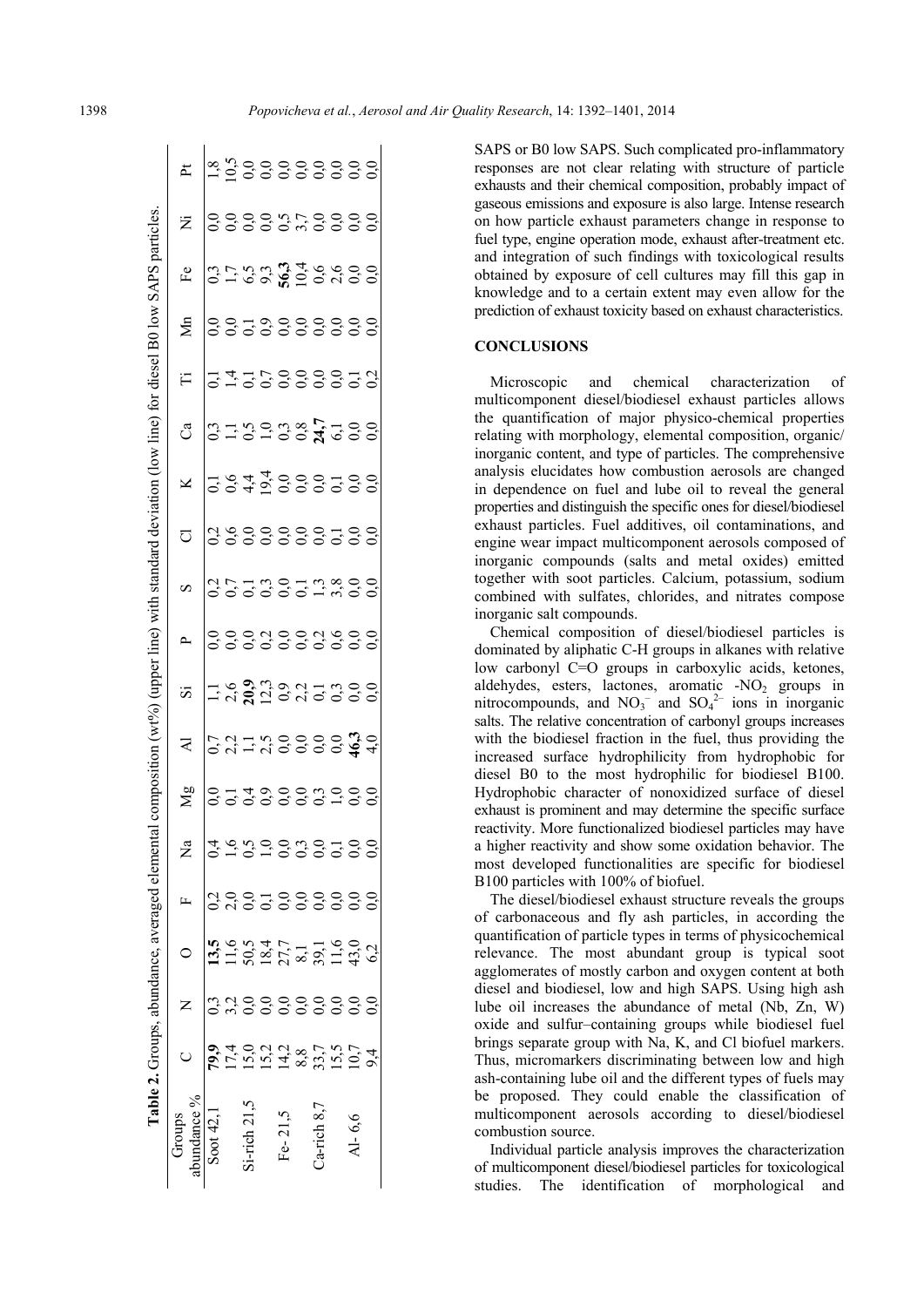

**Fig. 4.** Representative SEM micrographs of 1) soot, 2) Si-rich (aluminum silicate) and 3) Fe-bearing (iron oxide) particles, 4) Ca-rich (calcium sulfate), and 5) Al-bearing (aluminum oxide) particles in diesel B0 low SAPS in order of group abundance; 6) Si-rich (quartz), 7) Nb-bearing (niobium oxide), and 8) W- bearing (tungsten) particles in diesel B0 high SAPS; 9) Zn- bearing (zinc oxide), and 10) Na-rich (sodium chloride) in biodiesel B20 high SAPS; 11) Ca-rich ( calcium oxide), and 12) K-rich (potassium chloride/sulfate) in biodiesel B100 high SAPS.

compositional micromarkers in emissions from combustion of fossil fuel and biofuels help elucidating toxicological properties of diesel exhaust under different combustion conditions. However, not all cellular reactions can be explained by those parameters due to possible large impact of gaseous exhaust. How exactly morphology, elemental composition, and organic/inorganic composition of exhaust particles translate into biological effects is not understood in detail so far.

# **ACKNOWLEDGMENTS**

Financial support of Scientific & Technological Cooperation Programme, Switzeland-Russia, Université of Genève, from NSC-RFBR 12-05-92002 and RFBR 12-0500395 projects, the Swiss Federal Office for the Environment, Erdölvereinigung EV and VSS lubes, as well as and the Adolphe Merkle Foundation is acknowledged.

## **REFERENCES**

- Bernstein, J.A., Alexis, N., Barnes, C., Bernstein, J.A, Nel, A., Peden, D., Diaz-Sanchez, D., Tarlo, S.M. and Williams, P.B. (2004). Health Effects of Air Pollution. *J. Allergy Clin. Immunol.* 114: 1116–1123.
- Betha, R. and Balasubramanian, R. (2011). Particulate Emissions from Stationary Engine: Characterization and Risk Assessment. *Atmos. Environ.* 45: 5273–5281.
- Bladt, H., Schmid, J., Kireeva, E., Popovicheva, O.B., Perseantseva, N.M., Timofeev, M.A., Heister, K., Uihlein,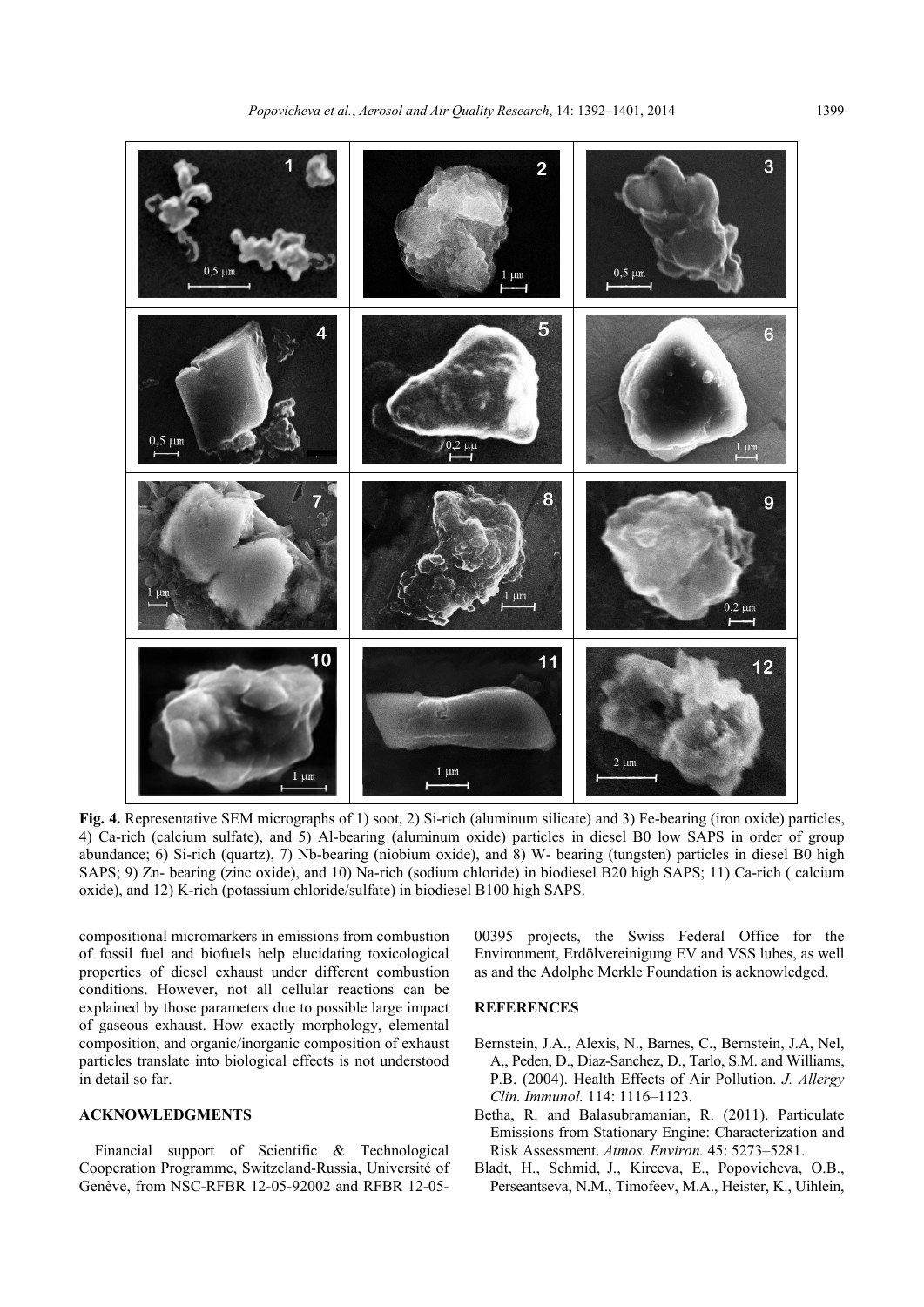J., Ivleva, N.P. and Niessner, R. (2012). Impact of Fe Content in Laboratory-produced Soot Aerosol on Its Composition, Structure and Thermo-chemical Properties. *Aerosol Sci. Technol.* 46: 1337–1348.

- Chen, Y., Shah, N., Braun, A., Huggins, F.E and Huffman, G.P. (2005). Electron Microscopy Investigation of Carbonaceous Particulate Matter Generated by Combustion of Fossil Fuel. *Energy Fuels* 19: 1644–1651.
- Chen, Y., Shah, N., Huggins, F.E. and Huffman, G.P. (2006). Microanalysis of Ambient Particles from Lexington, Ky, by Electron Microscopy. *Atmos. Environ.* 40: 651–663.
- Chow, J.C., Yu, J.Z., Watson, J., Ho, S.S., Bohannan, T.L., Haysm, M.D. and Fung, K.K. (2007). The Application of Thermal Methods for Determining Chemical Composition of Carbonaceous Aerosols: A Rewiew*. J. Environ. Sci. Health., Part A* 42: 1521–1541.
- Chow, J.C. and Watson, J.G. (2011). Air Quality Management of Multiple Pollutants and Multiple Effects. *Air Qual. Clim. Change* 45: 26–32.
- Clague, A.D.H., Donnet, J.B., Wang, T.K. and Peng, J.C.M. (1999). A Comparison of Diesel Engine Soot with Carbon Black. *Carbon* 37: 1553–1565.
- Coates, J. (2000). Interpretation of Infrared Spectra, a Practical Approach, In *Encyclopedia of Analytical Chemistry,* Meyers, R.A. (Ed.), John Wiley and Sons, Chichester, p. 10815–10837.
- Cofala, J., Amann, M., Klimont, Z., Kupiainen, K. and Hoglund-Isaksson, L. (2007). Scenarios of Global Anthropogenic Emissions of air Pollutants and Methane Until 2030. *Atmos. Environ.* 41: 8486–8499.
- Donaldson, K., Tran, C.L., Jimenez, L.A., Duffin, R., Newby, D.E. and Mills, N. (2005). Combustion-derived Nanoparticles: A Review of Their Toxicology Following Inhalation Exposure. *Part. Fibre Toxicol.* 2: 10–23.
- Dwivedi, D., Agarwal, A.K. and Sharma, M. (2006). Particulate Emission Characterization of a Biodiesel vs Diesel Fuelled Compression Ignition Transport Engine: A Comparative Study. *Atmos. Environ.* 40: 5586–5595.
- Geller, M.D., Ntziachristos, L., Mamakos, A., Samaras, Z., Schmitz, D.A. and Froines, J.R. (2006). Physicochemical and Redox Characteristics of Particulate Matter (PM) Emitted from Gasoline and Diesel Passenger Cars. *Atmos. Environ.* 40: 6988–7004.
- Jung, H., Kittelson, D.B. and Zachariah, M. (2006), Characteristics of SMEBiodiesel-Fueled Diesel Particle Emissions and the Kinetics of Oxidation. *Environ. Sci. Technol.* 40: 4949–4955.
- Kaniansky, D., Mazar, M., Marak, J. and Bodor, R. (1999). Capillary Electrophoresis of Inorganic Ions. *J. Chromatogr. A* 834:133–178.
- Karavalakis, G., Boutsika, V., Stournas, S. and Bakeas, E. (2011). Biodiesel Emissions Profile in Modern Diesel Vehicles. Part 1: Effect of Biodiesel Origin on the Criteria Emissions. *Sci. Total Environ.* 409: 738–47.
- Kireeva, E., Popovicheva, O., Persiantseva, N., Timofeyev, M. and Shonija, N. (2009). Fractionation Analysis of Transport Engine-Generated Soot Particles with Respect to Hygroscopicity. *J. Atmos. Chem.* 64: 129–147
- Kleeman, M., Schauer, J. and Cass, J. (2000). Size and

Composition Distribution of Fine Particulate Matter Emitted from Motor Vehicles. *Environ. Sci. Technol.* 34: 1132–1142.

- Lighty, J.S., Veranth, J.M. and Sarofim, A.F. (2000). Combustion Aerosols: Factors Governing Their Size and Composition and Implications to Human Health. *J. Air Waste Manage. Assoc.* 50: 1565–1618.
- Lin-Vien, D., Colthup, N.B., Fateley, W.G. and Grasselly, J.G. (1991). *The Handbook of Infrared and Raman Characteristic Frequencies of Organic Molecules,*  Academic Press, Boston.
- Maier, K.L., Alessandrini, F., Beck-Speier, I., Hofer, T.P.J., Diabatre, S., Bitterle, E., Stoger, T. and Jakob, T. (2008). Health Effects of Ambient Particulate Matter-Biological Mechanisms and Inflammatory Responses to in Vitroand in Vivo Particle Exposures. *Inhalation Toxicol.* 20: 319– 337.
- Mayer, A., Czerwinski, J., Ulrich, A., Wichser, A., Kasper, M. and Mooney, J. (2010). Metal-oxide Particles in Combustion Engine Exhaust. *SAE* 2010-01-0792.
- Miller, A., Ahlstrand, G., Kittelson, D. and Zachariah, M. (2007). The Fate of Metal (Fe) During Diesel Combustion: Morphology, Chemistry, and Formation Pathways of Nanoparticles. *Combust. Flame* 149: 129–143.
- Muller, L., Comte, P., Czerwinski, J., Kasper, M., Mayer, A., Gehr, P., Cher, H., Morin, J.P., Konstandopoulos, A. and Rothen-Rutishauser, B. (2010). New exposure System to Evaluate the Toxicity of (Scooter) Exhuast Emissions in Lung Cells in Vitro. *Environ. Sci. Technol.*  44: 2632–2638.
- Oberdorster., G., Maynard A., Donaldson, K., Castranova, V., Fitzpatrick, J., Ausman, K., Carter, J., Karn, B., Kreyling, W., Lai, D., Olin, S., Monteiro-Riviere, N., Warheit, D. and Yang, H. (2005). Principles for Characterizing the Potential Human Health Effects from Exposure to Nanomaterials: Elements of a Screening Strategy. *Part. Fibre Toxicol.* 2: 8, doi: 10.1186/1743-8977-2-8.
- Popovicheva, O.B., Persiantseva, N.M., Kuznetsov, B.V., Rakhmanova, T.A., Shonija, N.K., Suzanne, J. and Ferry, D. (2003). Microstructure and Water Adsorbability of Aircraft Combustor and Kerosene Flame Soots: Toward an Aircraft Generated Soot Laboratory Surrogate *J. Phys. Chem.* 107: 10046–10054.
- Popovicheva, O.B., Kireeva, E.D., Shonija, N.K. and Khokhlova, T.D. (2009a). Water Interaction with Laboratory-simulated Fossil Fuel Combustion Particles. *J. Phys. Chem. A* 113: 10503–10511.
- Popovicheva, O., Kireeva, E., Shonija, N., Zubareva, N., Persiantseva, N., Tishkova, V., Demirdjian, B., Moldanová, J. and Mogilnikov, V. (2009b). Ship Particulate Pollutants: Characterization in Terms of environmental Implications. *J. Environ. Monit.* 11: 2077–2086.
- Popovicheva, O., Kireeva, E., Persiantseva, N., Timofeev, M., Bladt, H., Ivleva, N., Niessner, R. and Moldanová, J. (2012). Microscopic Characterization of Individual Particles from Multicomponent Ship Exhaust. *J. Environ. Monit.* 14: 3101–3110.
- Reid, J., Koppmann, R., Eck, T. and Eleuterio, D.P. (2005). A Review of Biomass Burning Emissions Part II.